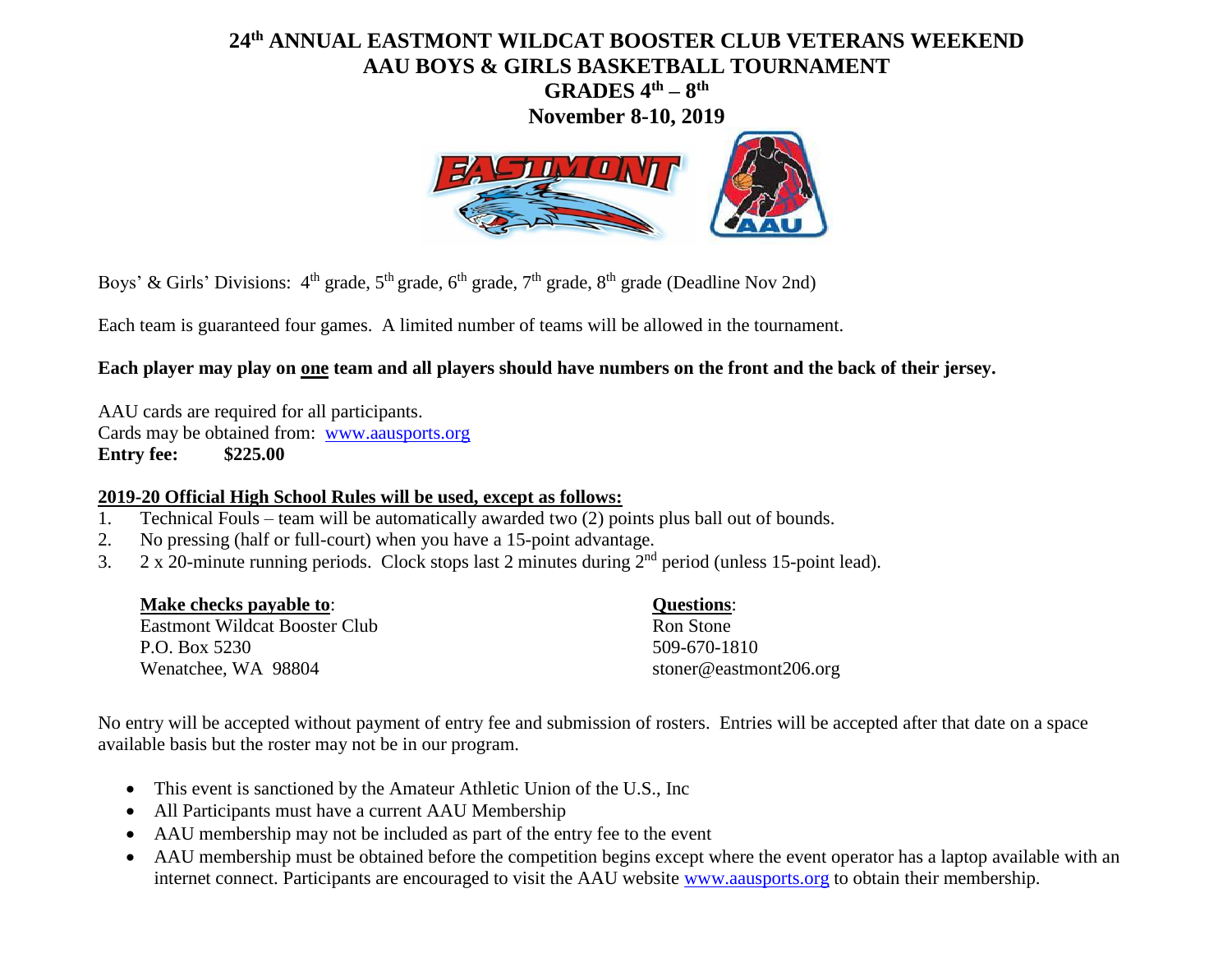| <b>BOYS DIVISIONS:</b> |  |  |  |  |  | GRADE: $4\ 5\ 6\ 7\ 8$ (circle one) |
|------------------------|--|--|--|--|--|-------------------------------------|
|------------------------|--|--|--|--|--|-------------------------------------|

**TYPE OF TEAM:** LOCAL or SELECT (circle one) **TYPE OF TEAM:** LOCAL or SELECT (circle one)

**PLEASE ADD ANY ADDITIONAL INFORMATION TO THE BACK OF THIS FORM THAT MIGHT HELP US WITH SEEDING THE TOURNAMENT.** TEAM NAME: \_\_\_\_\_\_\_\_\_\_\_\_\_\_\_\_\_\_\_\_\_\_\_\_\_\_\_\_\_\_\_\_\_\_\_\_\_\_\_\_\_\_\_\_\_\_\_\_\_\_\_\_\_\_\_\_\_\_\_\_\_\_\_\_\_\_\_\_\_\_

| <b>NAME</b>            | A.A.U.        | <b>DATE OF</b> | AGE | <b>GRADE</b> | <b>UNIFORM</b>    | <b>HEIGHT</b> |
|------------------------|---------------|----------------|-----|--------------|-------------------|---------------|
| (please print or type) | <b>NUMBER</b> | <b>BIRTH</b>   |     |              | <b>NUMBER</b>     | FT.           |
|                        |               | Month/day/year |     |              | <b>Light/Dark</b> | <b>INCHES</b> |
|                        |               |                |     |              |                   |               |
|                        |               |                |     |              |                   |               |
|                        |               |                |     |              |                   |               |
|                        |               |                |     |              |                   |               |
|                        |               |                |     |              |                   |               |
|                        |               |                |     |              |                   |               |
|                        |               |                |     |              |                   |               |
|                        |               |                |     |              |                   |               |
|                        |               |                |     |              |                   |               |
|                        |               |                |     |              |                   |               |
|                        |               |                |     |              |                   |               |

**PLEASE COMPLETE THIS FORM AND MAIL/EMAIL ENTRY FEE TO:** Eastmont Wildcat Booster Club

P.O. Box 5230 Wenatchee, WA 98804

Questions: Ron Stone 509-670-1810 stoner@eastmont206.org I CERTIFY THAT ALL INFORMATION IS CORRECT AND EACH ATHLETE LISTED ON ROSTER HAS AN A.A.U. CARD.

| <u>and the state of the state of the state of the state of the state of the state of the state of the state of the state of the state of the state of the state of the state of the state of the state of the state of the state</u> |
|--------------------------------------------------------------------------------------------------------------------------------------------------------------------------------------------------------------------------------------|
| <u> 1980 - Jan Barat, margaret al II-lea (b. 1980)</u>                                                                                                                                                                               |
|                                                                                                                                                                                                                                      |
|                                                                                                                                                                                                                                      |
|                                                                                                                                                                                                                                      |
|                                                                                                                                                                                                                                      |
|                                                                                                                                                                                                                                      |

**\*NO ENTRY WILL BE ACCEPTED WITHOUT PAYMENT OF ENTRY FEE AND SUBMISSION OF ROSTER.**